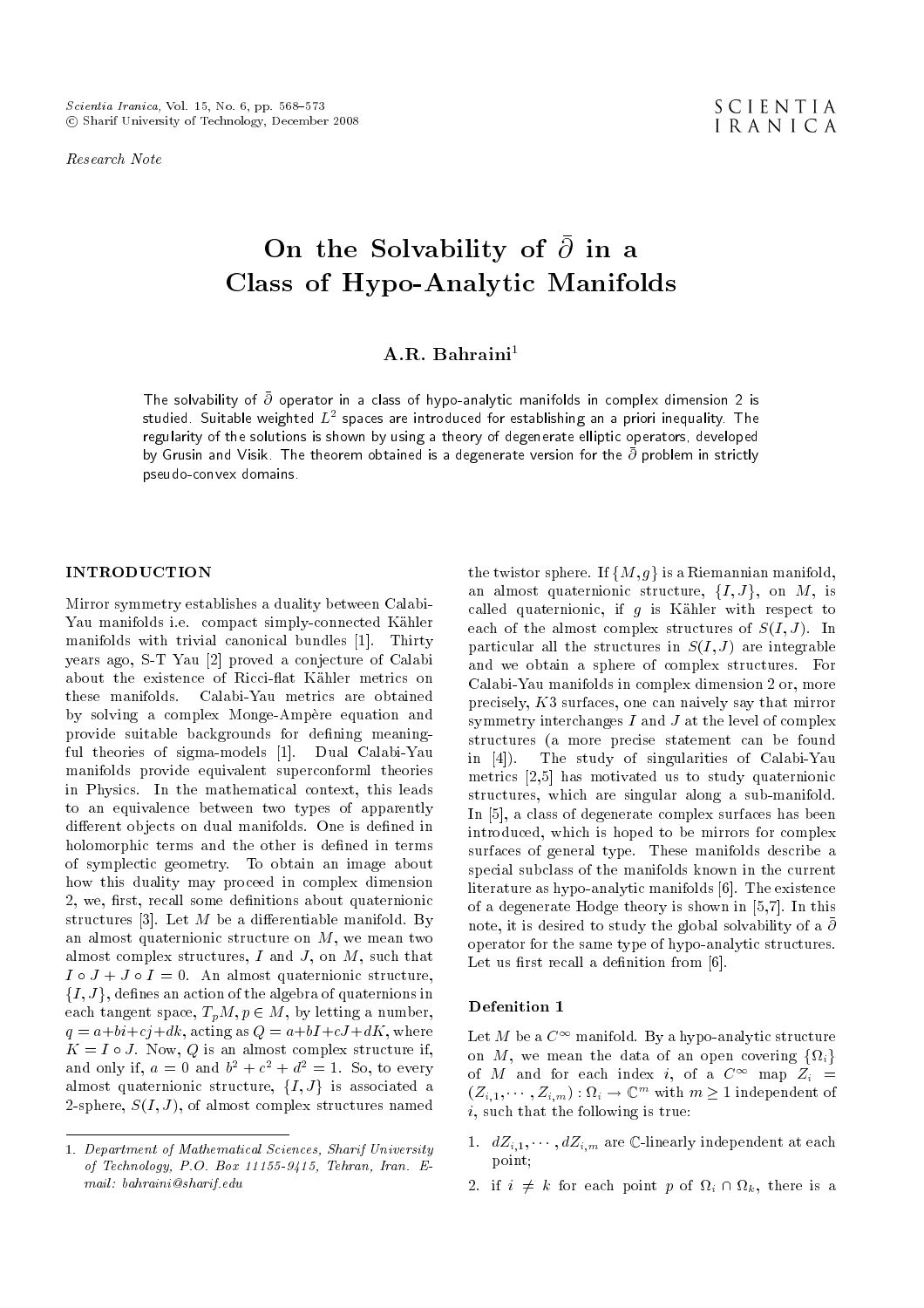Solvability of  $\bar{\partial}$  in a Class of Hypo-Analytic Manifolds 569

holomorphic map  $F^i_{k,p}$  of an open neighborhood of  $Z_i(p)$  in  $\mathbb{C}^m$  into  $\mathbb{C}^m$ , such that  $Z_k = F^i_{k,p} o Z_i$  in a neighborhood of p in  $\Omega_i \cap \Omega_k$ .

Now, let:

$$
\Omega \subset \mathbb{C}^2 = \{ (w, z) | w = u + iv, z = x + iy) \},\
$$

and let  $\mathbb{H} = \{ (U + iV, X + iY) | U, V, X, Y \in \mathbb{R} \}$ be equipped with its standard quaternionic structure,  $\{I, J\}$ , and let  $\pi : \mathbb{C}^2 \to \mathbb{H}$  be the application defined by:

 $\pi(w, z) = (w, z^2).$ 

Let the complex coordinates associated to  $J$  be given by  $(U+iX,V+iY)$ . Let W be an open subset of H, which is strongly pseudo-convex, with respect to this new complex structure, J, and such that the application,  $\pi|_{\Omega}$  :  $\Omega$   $\;\rightarrow$   $\;\mathcal{W},\;$  be a double covering space ramified along  $\mathbb{R}^2 \times \{0\}$ . In this way,  $\pi$  defines a hypo-analytic structure on  $\Omega,$  as in Definition 1, which is given by the following holomorphic coordinates:

$$
\tau = u + i(x^2 - y^2), \qquad \rho = v - i(2xy).
$$

The pullback  $J' = \pi^*(J)$  of the complex structure, J, is in fact, a degenerate complex structure on  $\Omega$ . If  $r^2 = x^2 + y^2$ , then, J' can be described as:

$$
J'(dx) = \frac{1}{2r^2}(xdu + ydv),
$$
  
\n
$$
J'(dy) = \frac{1}{2r^2}(xdv - ydu),
$$
  
\n
$$
J'(du) = -2xdx + 2ydy,
$$
  
\n
$$
J'(dv) = 2xdy + 2ydx.
$$

Following Andre Weil [8], we can write:

$$
\bar{\partial}_{J'} = \frac{1}{2}(d + i(J')^{-1}dJ).
$$

If  $A^k(\Omega)$  is the space of  $C^{\infty}$  sections of the vector bundle  $\pi^*(\Lambda^k(T^*U))$ , then, we put:

$$
A^{p,q}(\Omega) := A^{p+q}(\Omega) \cap A^{p,q}(\Omega \setminus \mathbb{R}^2 \times \{0\}).
$$

If  $\pi'$  :  $\Omega \rightarrow \mathcal{W}$  is a ramifide double covering, which coincides with  $\pi$  upto order 2 along  $\mathbb{R}^2 \times \{0\}$ , then,  $\pi'$  defines, as well, a hypo-analytic structure on  $\Omega$ . The degenerate complex structure,  $J'$ , the operator,  $\bar{\partial}_{J'}$ , and the space of  $(p,q)$ -forms,  $A^{p,q}(\Omega)$ , can also be defined similarly.

Our aim in this note is to establish a solvability theorem as follows.

#### Theorem 1 (Main Theorem)

If  $\Omega$  is as above, then the equation  $\bar{\partial}_{J'}u = f$  has a solution,  $u \in A^{p,q}(\Omega)$ , for every  $f \in A^{p,q+1}(\Omega)$  such that  $\bar{\partial}_{J'} f = 0$ .

For the proof, first, we show the solvability in appropriate weighted  $L^2$  spaces by using the approximation method of Hörmander. Then, the theory of Grusin and Visik, on a class of degenerate elliptic operators, is appealed to, in order to obtain regularity.

In what follows, we start the proof of this theorem for the case where the hypoanalytic structure in  $\Omega$ is induced by  $\pi$ . The proof of the theorem in the more general case obtained via  $\pi',$  can be accomplished by introducing slight modications to this argument. These modifications will be listed at the end.

### EXISTENCE THEOREM IN WEIGHTED  $L^2$ **SPACES**

Let us start by the observation that, if we set;

$$
\omega_1' = du + i(2xdx - 2ydy),
$$
  

$$
\omega_2' = dv - i(2xdy + 2ydx),
$$

then,  $B = {\omega'_1, \omega'_2, \bar{\omega}'_1, \bar{\omega}'_2}$  forms a basis for  $A^1(\Omega)$ over  $C^{\infty}(\Omega)$ . The dual of this basis, with respect to the standard metric, is denoted, respectively, by  $B^* = \{v_1', v_2', \bar{v}_1', \bar{v}_2'\}$  and can be described as:

$$
v'_1 = \frac{1}{2} \left( \partial_u + \frac{1}{2i} \frac{x \partial_x - y \partial_y}{x^2 + y^2} \right),
$$
  

$$
v'_2 = \frac{1}{2} \left( \partial_v - \frac{1}{2i} \frac{y \partial_x + x \partial_y}{x^2 + y^2} \right).
$$

We shall define weighted  $L^2$  spaces using the measure  $d\lambda = (x^2 + y^2)dV$ , where  $dV$  is the standard Lebesgue measure on  $\mathbb{R}^4$ . Let  $\phi$  be a continuous function in  $\Omega$ , and  $L^2(\Omega, \phi, d\lambda)$  be the space of functions, which are square integrable, with respect to the measure,  $e^{-\phi}d\lambda$ . By  $L^2_{p,q}(\Omega,\phi,d\lambda)$  we mean the space of  $(p,q)$ forms with coefficients in  $L^2(\Omega, \phi, d\lambda)$  in the basis B. Similarly, for an open subset  $\Omega'$  of  $\Omega$ , the notation  $D_{(p,q)}(\Omega')$  is used when the coefficients lie in  $C_0^\infty(\Omega')$ consisting of smooth functions with compact support in  $\Omega'$ . If  $\phi_1$  and  $\phi_2$  are two continuous functions in  $\Omega$ , then, the operator,  $\bar{\partial}_{J'}$ , defines a linear, closed densely defined operator:

$$
T_{J'}:L^2_{(p,q)}(\Omega,\phi_1,d\lambda)\to L^2_{(p,q+1)}(\Omega,\phi_2,d\lambda).
$$

Here, we take the derivative in the sense of the current theory of deRham. The density of the domain of  $T_{J}$ follows from the fact that it contains  $D_{(p,q)}(\Omega\setminus\mathbb{R}^2\times\mathbb{R}^2)$  $\{0\}$ ).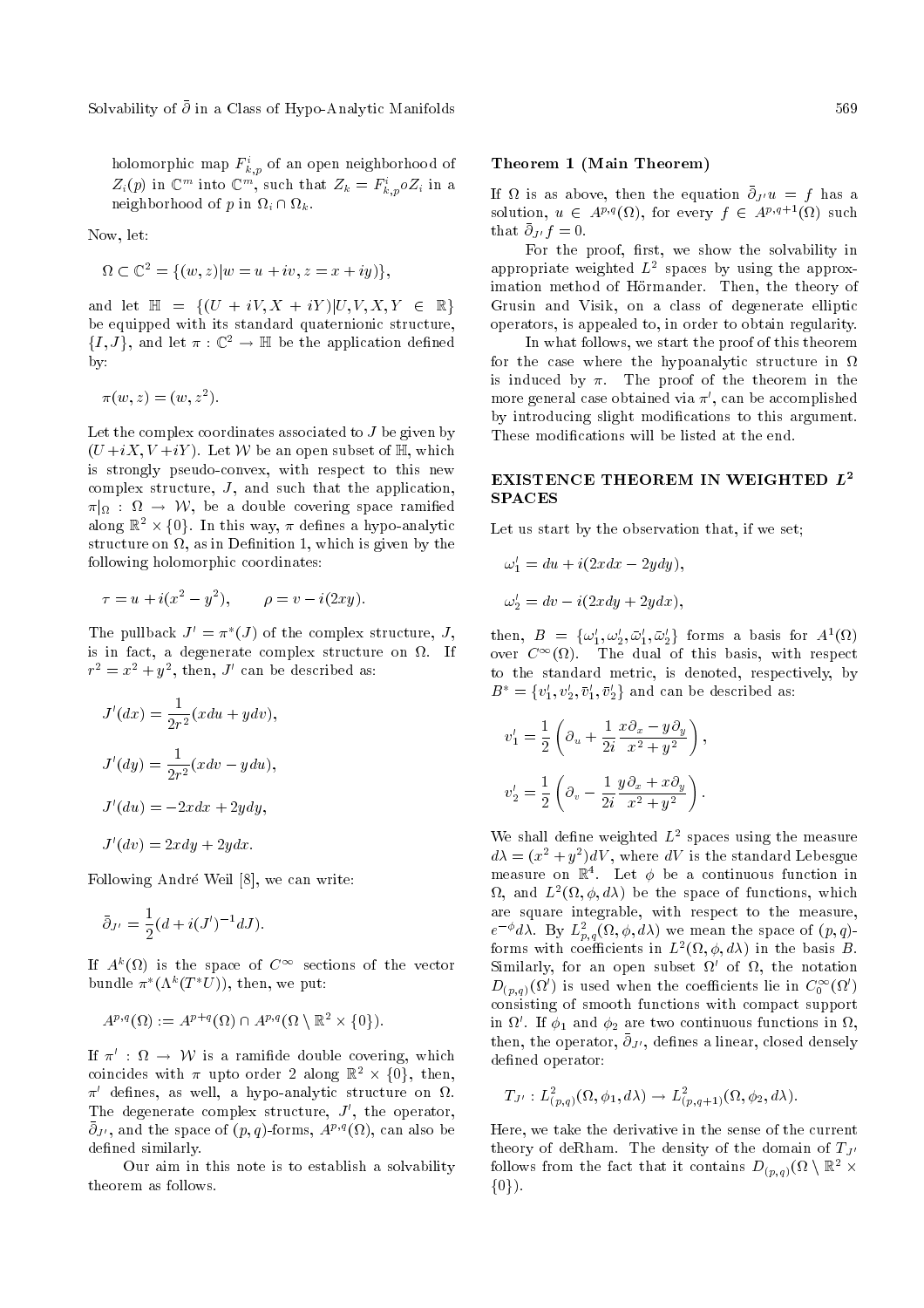Choose also another continuous function,  $\phi_3$ , and let  $S_{J'}$  denotes the operator from  $L^2_{(p,q)}(\Omega,\phi_2,d\lambda)$  to  $L^2_{(p,q)}(\Omega,\phi_3,d\lambda)$  defined by  $\bar{\partial}_{J'}$ . As is shown, for example, in [9], the existence of weak solutions for the  $\bar{\partial}_{J'}$  operator can be deduced from the following inequality for suitable choices of  $\phi_i$ ,  $i = 1, 2, 3$ :

$$
||f||_{\phi_2}^2 \le C^2 (||T_{J'}^* f||_{\phi_1}^2 + ||S_{J'} f||_{\phi_3}^2). \tag{1}
$$

# The Adjoint Operator  $\mathrm{T}_{\texttt{J}'}^*$

Using the pullback,  $g' = \pi^*(g)$ , of the standard metric g on W, we can define an operator  $*$  :  $A^{p,q}(\Omega) \rightarrow$  $A^{2-p,2-q}(\Omega)$  by:

$$
(\psi, \eta)_{g'} \Phi_{g'} = \psi \wedge * \eta \quad \text{for all } \psi \in A^{p,q}(\Omega),
$$

where  $\Phi_{g'}$  is the volume form associated to the degenerate metric  $g'$ . For multi-indices,  $I = (i_1, \dots, i_p)$  and  $J = (j_1, \dots, j_q)$ , we use the notation:

$$
w'^I \wedge \bar{w}'^J = w'_{i_1} \wedge \cdots \wedge w'_{i_p} \wedge \bar{w}'_{j_1} \wedge \cdots \wedge \bar{w}'_{j_q}.
$$

Let  $f \in D_{T^*_{J'}}$  be given by:

 $(f)$ 

$$
f = \sum_{|I|=p} \sum_{|J|=q+1} ' f_{I,J} \omega'^{I} \wedge \bar{\omega}'^{J},
$$

where  $\sum'$  means the summation is performed only over strictly increasing multi-indices. Now, for  $u \in$  $D_{(p,q)}(\Omega),$  we can write:

$$
\begin{aligned}\n(T_{J'}u)_{\phi_2} &= \int (\bar{\partial}_{J'} u \wedge *f) e^{-\phi_2} \\
&= \int \bar{\partial}_{J'} (u \wedge e^{-\phi_2} * f) \\
&+ (-1)^{(p+q)} \int u \wedge \bar{\partial}_{J'} (e^{-\phi_2} * f) \\
&= - \int (u \wedge *e^{\phi_1} (* \bar{\partial}_{J'} (e^{-\phi_2} * f))) e^{-\phi_1} \\
&= (u, -e^{\phi_1} (* \bar{\partial}_{J'} (e^{-\phi_2} * f))))_{\phi_1},\n\end{aligned}
$$

which means that  $T^*_{J'}$  is given by:

$$
T_{J'}^* f = (-1)^{p-1} \sum_{I,K} \sum_{1 \le j \le 2}^{\prime} e^{\phi_1} v_j' \cdot (e^{-\phi_2} f_{I,jK}) \omega'^I \wedge \bar{\omega}'^K.
$$

Here  $f_{I,jK}$  is non-zero only when j does not belong to K and in this case the index  $jK$  is equal to  $j \cup K$ .

# Density of  $\mathbf{D}_{\mathbf{p},\mathbf{q}}(\Omega)$

In order to prove that smooth differential forms with compact support are dense in  $D_{T^*_{J'}} \cap D_{S_{J'}}$  w.r.t the graph norm (Relation 3), the following lemma shall be used, which can be proved by the same method as in [9] (page 80).

#### Lemma 1

Let  $\eta_{\nu}$   $\nu = 1, 2, \cdots$  be a sequence of functions in  $C_0^{\infty}(\Omega)$ , such that  $0 \leq \eta_{\nu} \leq 1$ , and for any compact set C in  $\Omega$ , there exists an integer N, such that  $\eta_{\nu}|_C = 1$ for all  $\nu$  larger than N. Suppose that  $\phi_2 \in C^1(\Omega)$  and that:

$$
e^{-\phi_{j+1}}\sum_{k=1}^{2} |\bar{v}'_k.\eta_{\nu}|^2 \le e^{-\phi_j} \quad j=1,2; \ \nu=1,2,\cdots
$$
\n(2)

Then,  $D_{(p, q+1)}(\Omega)$  is dense in  $D_{T^*_{J'}} \cap D_{S_{J'}}$  for the graph norm:

$$
f \to ||f||_{\phi_2} + ||T_{J'}^* f||_{\phi_1} + ||S_{J'} f||_{\phi_3}.
$$
 (3)

In particular, if the function,  $\psi \in C^{\infty}(\Omega)$ , is chosen, such that:

$$
\sum_{k=1}^2 |\bar{v}'_k \cdot \eta_\nu|^2 \le e^{\psi} \text{ in } \Omega, \ \nu = 1, 2, \cdots,
$$

then, the functions,  $\phi_1 = \phi - 2\psi$ ,  $\phi_2 = \phi - \psi$  and  $\phi_3 = \phi$ , satisfy Relation 2, for any choice of  $\phi$ .

On the other hand, given a  $(p, q + 1)$ -form  $f \in$  $D_{T^*_{J'}} \cap D_{S_{J'}}$  and a real number  $\epsilon > 0$ , one can find a neighborhood U of  $\Omega \cap \{\mathbb{R}^2 \times 0\}$ , such that the  $(p, q+1)$ form  $f$ , defined by:

$$
\tilde{f}(x) = \begin{cases} 0 & \text{if } x \in U, \\ f(x) & \text{otherwise,} \end{cases}
$$

lies in the  $\epsilon$  neighborhood of f, with respect to the graph norm (Relation 3). Now, it is clear that, if  $f$ has compact support, then,  $\tilde{f}$  can be approximated by  $\pmod{p,q+1}$ -forms of  $D_{(p,q+1)}(\Omega \setminus \mathbb{R}^2 \times 0)$  and this shows that the latter is dense in  $D_{T^*_{J'}} \cap D_{S_{J'}}$ .

#### Proof of Inequality 1

For  $j = 1, 2$  and  $w \in C^{\infty}(\Omega)$ ,  $\delta_j$  is defined as follows:

$$
\delta_j w = e^\phi(v_j'(we^{-\phi})) = v_j'.w - w(v_j' .(\phi)).
$$

Thanks to the special choice of  $d\lambda$ , we still can use a Stokes type formula:

$$
\int w_1(v'_k \cdot \overline{w}_2) e^{-\phi} d\lambda = - \int (\delta_k w_1) \overline{w}_2 e^{-\phi} d\lambda
$$
  

$$
w_1, w_2 \in C_0^{\infty}(\Omega).
$$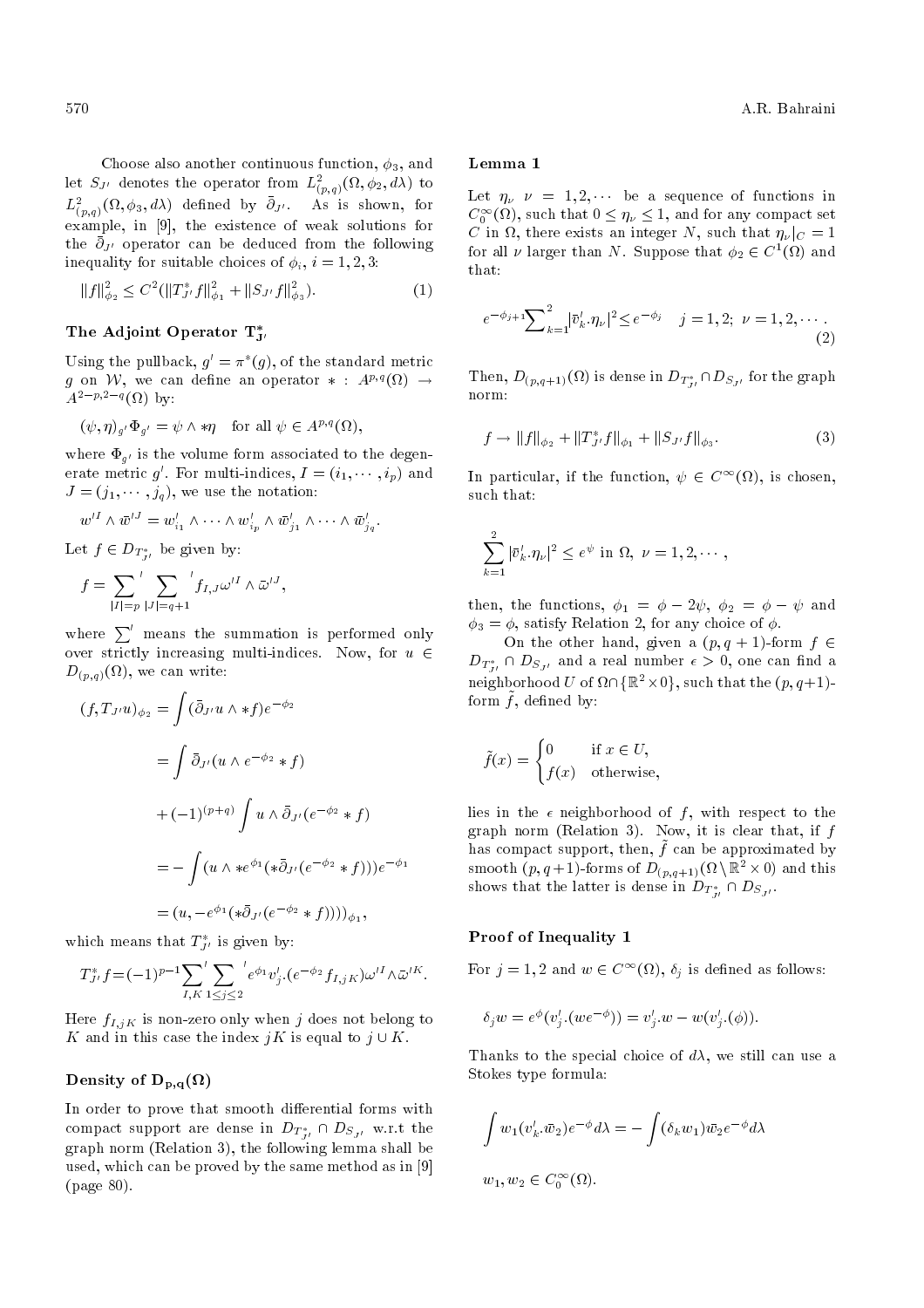Solvability of  $\bar{\partial}$  in a Class of Hypo-Analytic Manifolds 571

The proof of this relation is a simple application of a divergence formula, which is performed here for  $k = 1$ :

$$
\int w_1(v'_1 \cdot \bar{w}_2) e^{-\phi} d\lambda
$$
  
=  $\frac{1}{2} \int w_1 \left( \partial_u \bar{w}_2 + \frac{1}{i} \frac{x \partial_x \bar{w}_2 - y \partial_y \bar{w}_2}{x^2 + y^2} \right) e^{-\phi} (x^2 + y^2) dV$   
=  $-\frac{1}{2} \int \bar{w}_2 (\partial_u (w_1 e^{-\phi}) + \frac{1}{i} \partial_x (x w_1 e^{-\phi})$   
 $- \partial_y (y w_1 e^{-\phi}) dV = - \int (\delta_k w_1) \bar{w}_2 e^{-\phi} d\lambda.$ 

Also, we have:

$$
\delta_j \bar{v}'_k - \bar{v}'_k \delta_j = \bar{v}'_k.(v'_j.(\phi)),
$$

hence, the proof of [9] (pages 82-84) works also in this case and we obtain:

$$
\sum'_{I,K} \int \sum'_{j,k=1} f_{I,jK} \bar{f}_{I,kK} (v'_j \cdot (\bar{v}'_k \cdot (\phi))) e^{-\phi} d\lambda \n+ \sum'_{I,J} \sum'_{j=1} \int |\bar{v}'_j \cdot f_{I,J}|^2 e^{-\phi} d\lambda \leq 2 \|T^*_{J'}f\|^2_{\phi_1} \n+ \|S_{J'}f\|^2_{\phi_3} + 2 \int |f|^2 |\partial_{J'} \psi|^2 e^{-\phi} d\lambda.
$$
\n(4)

If  $\phi$  is taken to be the pullback of a strictly plurisubharmonic function on  $W$ , then, there exists a positive continuous function  $c$  in  $\Omega$ , such that, for all  $\gamma \in \mathbb{C}^2$ , we have:

$$
\sum_{j,k=1}^{\prime} (v_j' \cdot (\bar{v}_k' \cdot (\phi))) \gamma_j \bar{\gamma}_k \ge c \sum_{j=1}^{\prime} |\gamma_j|^2.
$$

Thus, it follows from Equation 4 that:

$$
\int (c - 2|\partial_{J'} \psi|^2)|f|^2 e^{-\phi} d\lambda \le 2||T_{J'}^* f||_{\phi_1}^2 + ||S_{J'} f||_{\phi_3}^2
$$
  

$$
\forall f \in D_{p,q+1}(\Omega),
$$

which proves the following lemma

# Lemma 2

If  $\phi$  and  $\psi \in C^2(\Omega)$  satisfy:

$$
\sum'_{j,k=1} (v'_j \cdot (\bar{v}'_k \cdot (\phi))) \gamma_j \bar{\gamma}_k \ge 2(|\bar{\partial}_{J'} \psi|^2 + e^{\psi}) \sum'_{j=1} |\gamma_j|^2,
$$
  

$$
\gamma \in \mathbb{C}^2.
$$

Then, for  $\phi_1 = \phi - 2\psi$ ,  $\phi_2 = \phi - \psi$  and  $\phi_3 = \phi$ , we have:

$$
||f||_{\phi_2}^2 \leq ||T_{J'}^* f||_{\phi_1}^2 + ||S_{J'} f||_{\phi_3}^2, \qquad f \in D_{T_{J'}^*} \cap D_{S_{J'}}.
$$

To complete the proof of Inequality 1, assume that  $q \in$  $C^{\infty}(\mathcal{W})$  is a strictly pluri-subharmonic function and let  $s = q \circ \pi$ . This implies that there exists a strictly positive  $m \in C^0(\Omega)$ , such that:

$$
\forall \gamma \in \mathbb{C}^2, \qquad \sum'_{j,k=1} v'_j \cdot \bar{v}'_k \cdot s \gamma_j \bar{\gamma}_k \ge m \sum'_{1} |\gamma_j|^2.
$$

Suppose, also, that  $\psi$  is the pullback of some function defined on W by  $\pi$ . Hence we have  $|\bar{\partial}_{J'} \psi(p)| < \infty$ ,  $\forall p \in$  $\Omega$ . If  $\chi$  is a  $C^\infty$  convex increasing function satisfying:

$$
\chi'(t) \ge \sup_{K_t} 2(|\bar{\partial}_{J'}\psi| + e^{\psi})/m,
$$

where  $K_t := s^{-1}(-\infty, t] \subset \subset \Omega$ , then,  $\phi = \chi \circ s$  satisfies:

$$
\sum'_{j,k=1} v'_j \cdot (\bar{v}'_k \cdot (\phi)) \gamma_j \bar{\gamma}_k \ge 2(|\bar{\partial}_{J'} \psi|^2 + e^{\psi}) \sum'_{1} |\gamma_j|^2,
$$
  
 
$$
\gamma \in \mathbb{C}^2.
$$
 (5)

It means that, by this choice of  $\phi$ , the hypothesis of the previous lemma is satised and Inequality 1 is proved. So, we obtain the following.

#### Theorem 2

Let  $\Omega$  be a degenerate strongly pseudo-convex domain as in the introduction. Then, there exists infinitely many smooth functions  $\phi$  and  $\psi$  in  $\Omega,$  such that the equation,  $T_{J'}u = f$ , has a solution,  $u \in L^2_{(p,q)}(\Omega, \phi (2\psi, d\lambda)$ , for every  $f \in L^2_{p,q+1}(\Omega, \phi - \psi, d\lambda)$ , such that  $T_{J'} f = 0.$ 

## DEGENERATE ELLIPTIC OPERATORS OF GRUSIN AND VISIK

In this section, first, some results of Grusin and Vishik [10] on a class of degenerate elliptic operators are reviewed, then, they are used to prove the regularity.

Let the variable,  $x \in \mathbb{R}^N$ , be decomposed into two groups,  $x = (x', y)$ , where  $x' = (x_1, \dots, x_k)$ ,  $y =$  $(y_1, \ldots, y_n)$  and  $N = k + n$ . Let M denote the set of multi-indices  $(\alpha, \beta)$  with  $\delta|\beta|$ , an integer for a positive number,  $\delta$ ,  $|\alpha| + |\beta| \leq m$  and  $|\alpha| + (1 + \delta)|\beta| \geq m$ . Consider a class of operators:

$$
p(x,D) = \sum_{(\alpha,\beta)\in\mathcal{M}} \sum_{|\gamma|=|\alpha|+(1+\delta)|\beta|=m} a_{\alpha\beta\gamma}(x) y^{\gamma} D_{x'}^{\beta} D_{y}^{\alpha},
$$
(6)

which satisfies the following condition:

#### Condition 1

The operator (Equation 6) is elliptic for  $y \neq 0$ , i.e.:

$$
p^0(y,\xi,\eta)=\!\!\!\!\!\sum_{|\alpha|+|\beta|=m}\sum_{|\gamma|=\delta|\beta|}\!\!\!\!\!\!a_{\alpha\beta\gamma}(0)y^\gamma\xi^\beta\eta^\alpha\neq 0,
$$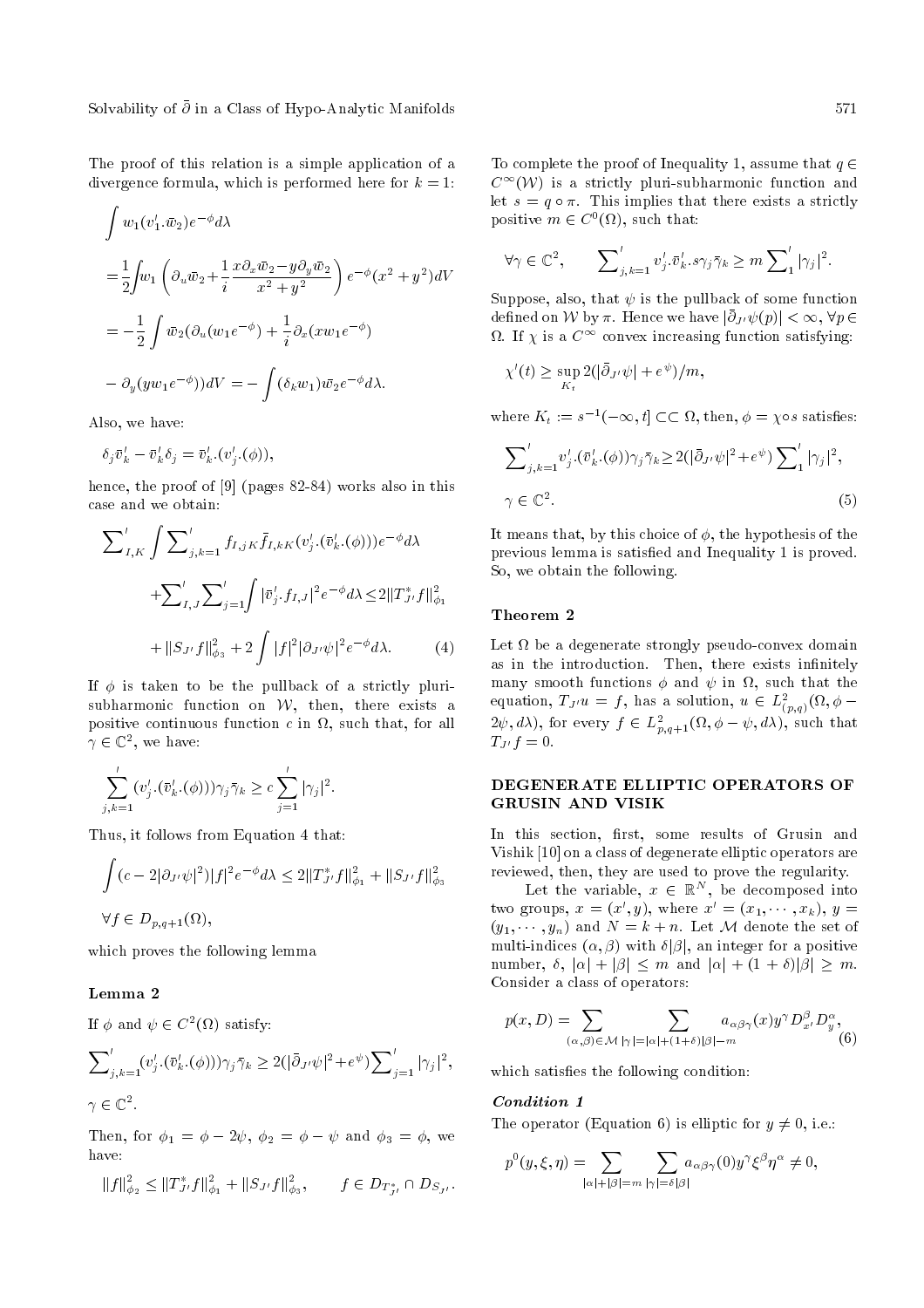for  $y \neq 0, \xi \in \mathbb{R}^k$ ,  $\eta \in \mathbb{R}^n$  and  $|\xi| + |\eta| \neq 0$ . Consider the operator:

$$
p(y,\xi,D_y) = \sum_{(\alpha,\beta)\in M} \sum_{|\gamma|=|\alpha|+(1+\delta)|\beta|=m} a_{\alpha\beta\gamma}(0) y^{\gamma} \xi^{\beta} D_y^{\alpha},
$$

obtained from Equation 6 by taking the Fourier transform in the variable  $x'$ .

#### Theorem 3

Let condition 1 hold. Then, if  $\xi = w$  and  $|w| = 1$ , the space of solutions of the equation:

$$
p(y, w, D_y)v(y) = 0,
$$

lying in  $S$  is finite dimensional.

For the proof, Grusin [11] first defines on  $\mathbb{R}^n_y$ the weighted Sobolev spaces,  $H_{(m,\delta)}({\mathbb R}^n_y),$  consisting of functions  $v(y)$ , such that:

$$
(1+|y|)^{(m-|\alpha|)\delta}D_y^{\alpha}v(y)\in L_2(\mathbb{R}_y^n),\quad \forall, |\alpha|\leq m,
$$

where the derivatives are to be taken in the sense of generalized functions. He then obtains Theorem 3 as a consequence of the following assertation.

# Theorem 4

If condition 1 holds, then, the operator,  $p(y, w, D_y)$ , for  $|w|=1$ , is Fredholm from  $H_{(m,\delta)}(\mathbb{R}^n) \to L_2(\mathbb{R}^n_y)$ .

Let the following condition be introduced also.

# Condition 2

For all  $w \in \mathbb{R}^n$  and  $|w| = 1$  equation:

 $p(y, w, D_y)v(y) = 0,$ 

has no nonzero solution in  $\mathcal{S}(\mathbb{R}_{y}^{n}).$ 

Then, according to Corollary 2 (page 467) and Lemma 4.2 (page 468) in [10], the following is obtained.

#### Proposition 1

If conditions 1 and 2 hold, then,  $p(y, D)u \in C^{\infty}(\Omega)$ implies that  $u \in C^{\infty}(\Omega)$ .

The following theorem has also been proved in [10].

# Theorem 5 [10,11]

If Condition 1 holds for the operator (Relation 6), then  $p(y, D)$  is hypo-elliptic if and only if Condition 2 holds.

#### Example

for any integers  $l > 0$  and  $r > 0$ , the operator:

 $\Delta_y^l + |y|^{2r} \Delta_{x'}^l$ 

satisfies Conditions 1 and 2. In fact, if  $y \neq 0$ , this operator is clearly elliptic, so it suffices to check Condition 2. This can be done by the usual energy method. Let  $v \in \mathcal{S}(\mathbb{R}^n)$  be a function in the Schwartz space. Multiplying the corresponding equation;

$$
\bigl( (-\Delta_y)^l + |y|^{2r} \bigr) v(y) = 0,
$$

by  $\bar{v}(y)$  and integrating over  $\mathbb{R}^n$ , we find that:

$$
\int \overline{v}(y)(-\Delta_y)^l v(y)dy + \int |y|^{2r} |v(y)|^2 dy = 0.
$$

Integration by parts shows that the first integral is nonnegative. Hence,  $v(y) = 0$ .

#### Remark

As mentioned in [10], all these theorems are also valid for systems, i.e. the coefficients,  $a_{\alpha\beta\gamma}$ , can be taken to be matrices.

### Proof of the Regularity for Weak Solutions

If f is a  $(p, q + 1)$  form with  $(p, q \ge 0)$  as in Theorem 1, we set:

$$
\theta f = \sum_{I,K} \sum_{j=1}^{\prime} v_j' \cdot f_{I,jK} \omega^I \wedge \bar{\omega}^K.
$$

Thus, we have  $T_{J'}^* f = (-1)^{(p-1)} e^{\phi_1} \theta(e^{-\phi_2} f)$ . Now, let u be a solution of the equation  $\bar{\partial}_{J'}u = f$  belonging to the closure of the image of  $T^*$ . Using the relation,  $\theta^2 = 0$ , we obtain:

$$
\theta(e^{-\phi_1}u) = 0, \qquad \bar{\partial}_{J'}u = f.
$$

This can also be written as:

$$
\bar{\partial}_{J'}u = f, \qquad \theta u = au,
$$

where a is a differential operator of order 0 with  $C^{\infty}$ coefficients acting on u. If we set  $r^2 = x^2 + y^2$ , then:

$$
r^2 \Delta_{J'} u = r^2 \theta \overline{\partial}_{J'} u + r^2 \overline{\partial}_{J'} \theta u = r^2 \theta f + r^2 \overline{\partial}_{J'} (au)
$$

 $= r^2 \theta f + r^2 (\bar{\partial}_{J'} a) u + r^2 a (\bar{\partial}_{J'} u),$ 

or:

$$
r^2 \Delta_{J'} u - r^2 (\bar{\partial}_{J'} a) u + r^2 a (\bar{\partial}_{J'} u) = r^2 \theta f.
$$

The degenerate elliptic operator  $u \rightarrow r^2 \Delta_{J'} u$  –  $r^2(\bar{\partial}_{J'}\tilde{u})\tilde{u} + r^2a(\bar{\partial}_{J'}\tilde{u})$ , is of the type considered by Grusin, with parameters  $\delta = 1$ ,  $N = 4$  and  $m = n = 2$ . The operator,  $p(y, w, D_y)$ , obtained from its leading order part (as considered previously) is  $-\Delta_{(x,y)} + x^2 +$  $y^2$  and satisfies Conditions 1 and 2, as shown in the example above. On the other hand,  $r^2\theta f$  is  $C^\infty$ , hence, the regularity of solutions is obtained.